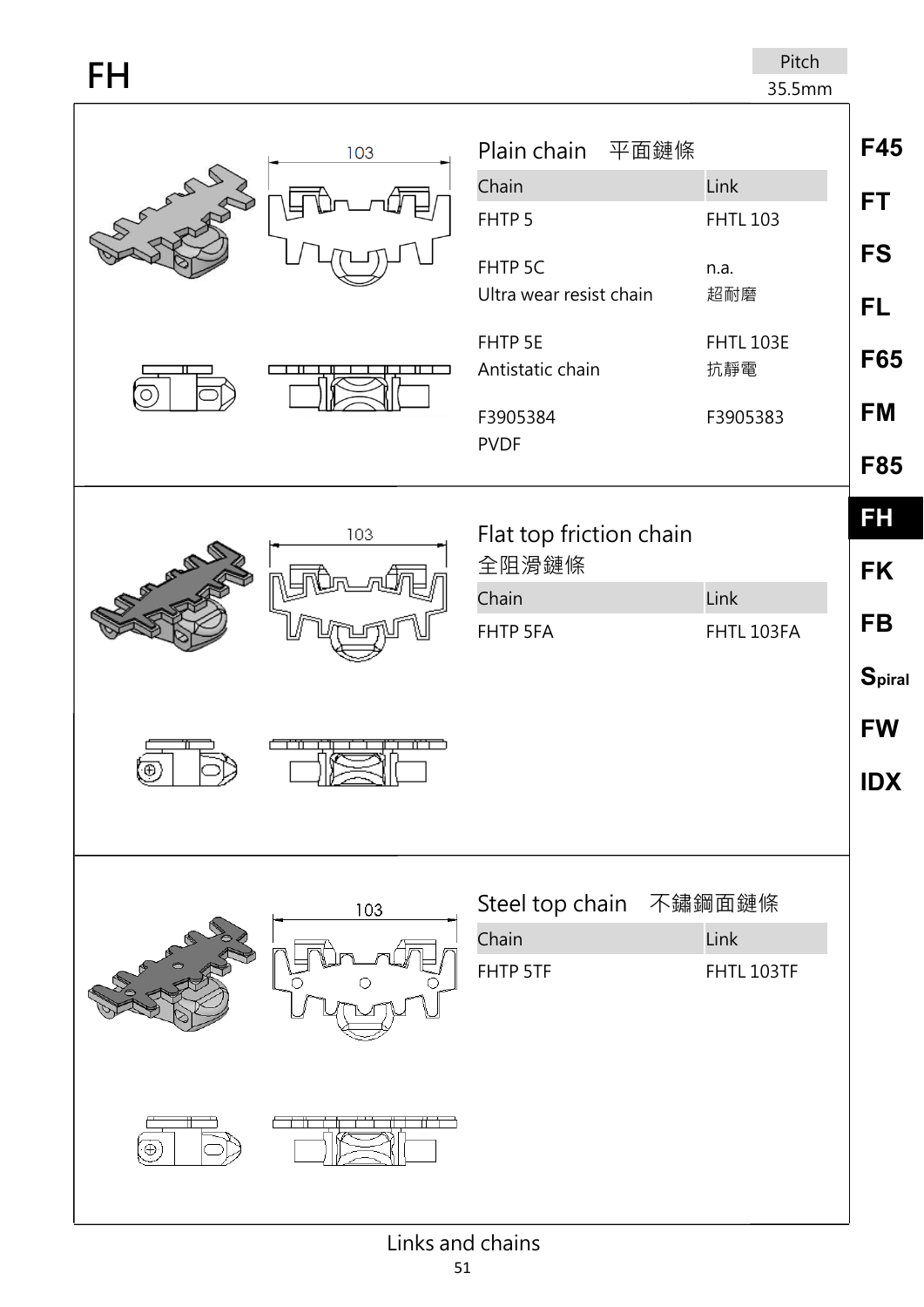## **FH**

| F45<br><b>FT</b><br><b>FS</b><br><b>FL</b><br>F65<br><b>FM</b><br><b>F85</b> | 103<br>oreally of<br>$\circ$ |     | Flocked chain<br>Chain<br>F5113723                                                          | 植絨鏈條<br>Link<br>n.a.                                                                                                    |                                                  |
|------------------------------------------------------------------------------|------------------------------|-----|---------------------------------------------------------------------------------------------|-------------------------------------------------------------------------------------------------------------------------|--------------------------------------------------|
| <b>FH</b><br><b>FK</b><br><b>FB</b><br>Spiral<br><b>FW</b><br><b>IDX</b>     | $\mathscr{F}$<br>고           | 103 | Cleated chain<br>Chain<br>FHTF 5X_A<br>FHTF 5X15A<br>FHTF 5X20A<br>FHTF 5X30A<br>FHTF 5X40A | 擋板鏈條<br>Link<br>FHTL 103X_A<br><b>FHTL 103X15A</b><br><b>FHTL 103X20A</b><br><b>FHTL 103X30A</b><br><b>FHTL 103X40A</b> | DIM.<br>$h = 15$<br>$h=20$<br>$h=30$<br>$h = 40$ |
|                                                                              | 9.3                          | 103 | Roller top chain<br>Chain<br>FHTR <sub>5</sub>                                              | 滾珠鏈條<br>Link<br><b>FHTL 103R</b>                                                                                        |                                                  |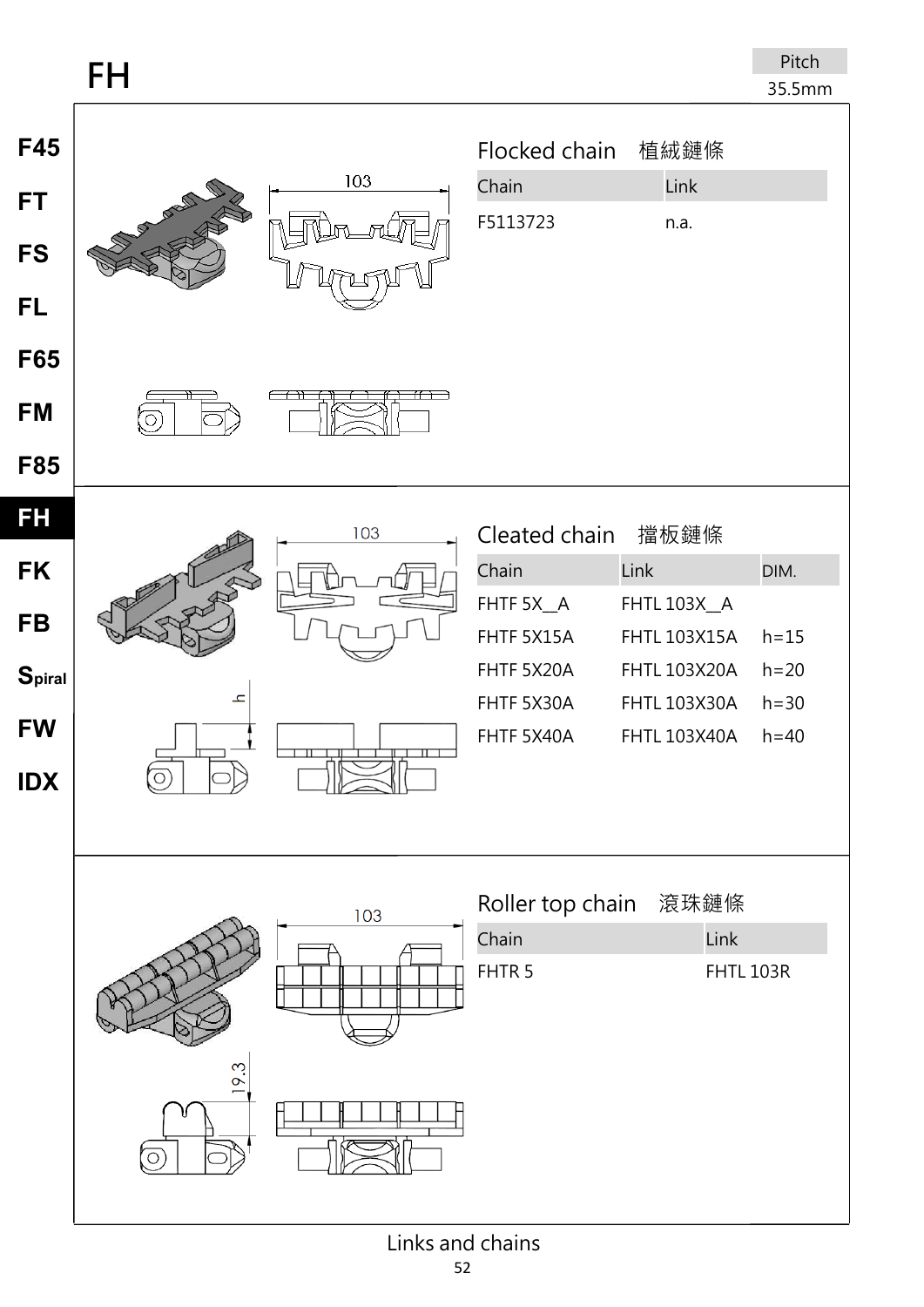| FH                                                         | Pitch<br>35.5mm                                                                                |                                                                          |
|------------------------------------------------------------|------------------------------------------------------------------------------------------------|--------------------------------------------------------------------------|
| 103                                                        | Chain<br>Link<br>FHTF 5X46R<br><b>FHTL 103X46R</b><br>Roller cleat chain<br>Length 5mt<br>滾輪鏈條 | F45<br><b>FT</b><br><b>FS</b>                                            |
| $Z_{34}$<br>45.5<br>Ó                                      |                                                                                                | <b>FL</b><br><b>F65</b><br><b>FM</b><br><b>F85</b>                       |
| 103<br>S<br><b>┍╍┾┶╫┷╫╍╁╍╫┷╫┷╫┷┧</b><br>$\circ$            | Plain chain w/ elevated surface<br>帶高架平面鏈條<br>Link<br>Chain<br>F3924104<br>F3904673            | FH<br><b>FK</b><br><b>FB</b><br><b>Spiral</b><br><b>FW</b><br><b>IDX</b> |
| 103                                                        | Cleated chain<br>擋板鏈條<br>Link<br>Chain<br>F3924105<br>F3904674                                 |                                                                          |
| 7.6<br>35<br><b>ਦਰਸ਼ਾ</b><br>ᠾ<br>րտ<br>$\overline{\circ}$ |                                                                                                |                                                                          |